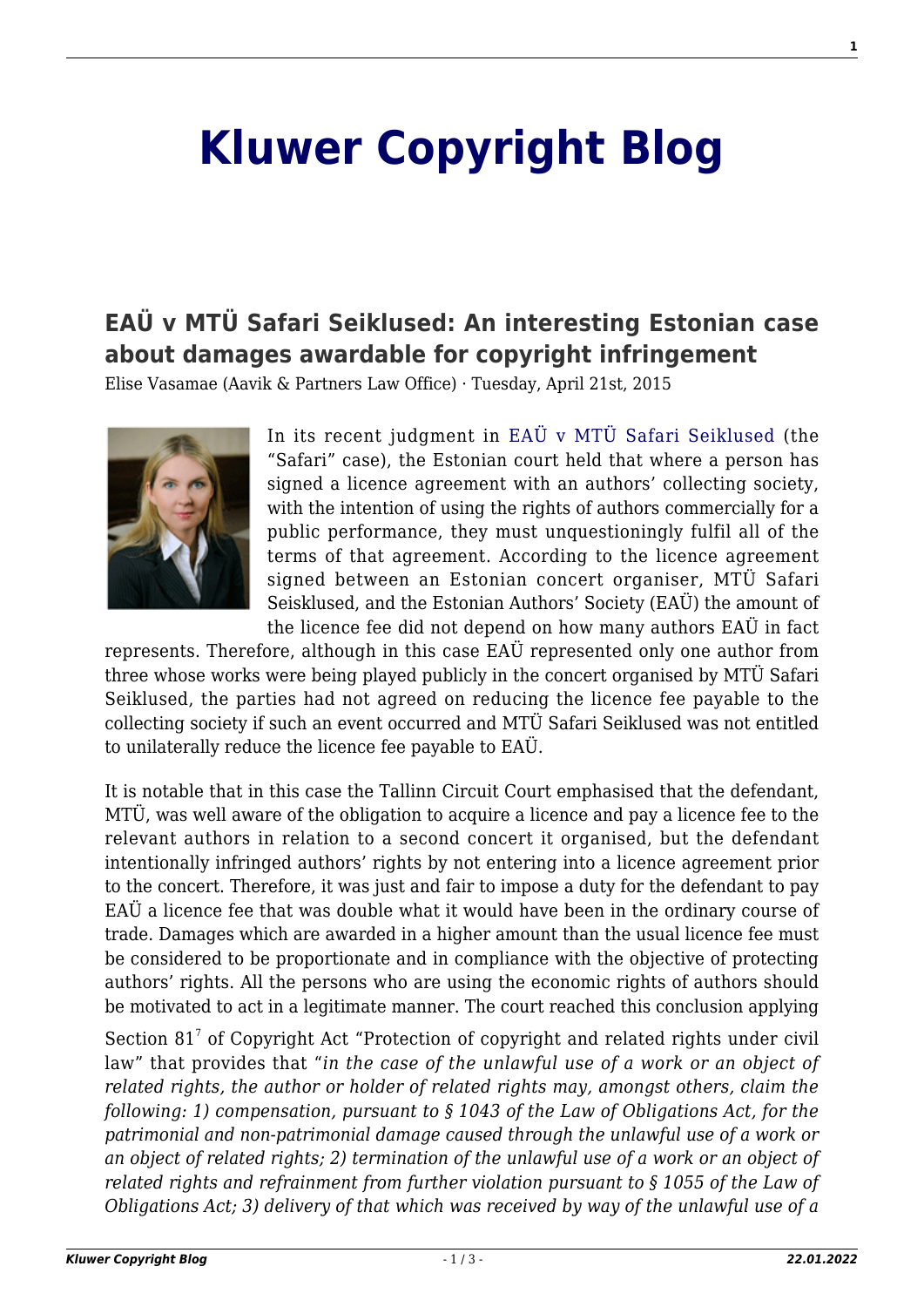*work or an object of related rights pursuant to §§ 1037 and 1039 of the Law of Obligations Act*."

This case is a landmark case for determining the fair amount of damages awardable to right holders in cases of copyright infringement. In general the Estonian legal system does not recognise the institute of "punitive damages", but in this case the court clearly pointed out that awardable damages for copyright infringement should motivate the persons who are using the economic rights of authors to act in a legitimate manner.

This case is reported in full on [Kluwer IP Law.](http://www.kluweriplaw.com/CommonUI/patent-cases-specific.aspx?jurisdiction=Estonia&type=country&subject=copyright&custgroup=KTCL)

*To make sure you do not miss out on regular updates from the Kluwer Copyright Blog, please subscribe [here.](http://copyrightblog.kluweriplaw.com/newsletter)*

## **Kluwer IP Law**

The **2021 Future Ready Lawyer survey** showed that 81% of the law firms expect to view technology as an important investment in their future ability to thrive. With Kluwer IP Law you can navigate the increasingly global practice of IP law with specialized, local and cross-border information and tools from every preferred location. Are you, as an IP professional, ready for the future?

## [Learn how](https://www.wolterskluwer.com/en/solutions/kluweriplaw?utm_source=copyrightnblog&utm_medium=articleCTA&utm_campaign=article-banner) **[Kluwer IP Law](https://www.wolterskluwer.com/en/solutions/kluweriplaw?utm_source=copyrightnblog&utm_medium=articleCTA&utm_campaign=article-banner)** [can support you.](https://www.wolterskluwer.com/en/solutions/kluweriplaw?utm_source=copyrightnblog&utm_medium=articleCTA&utm_campaign=article-banner)